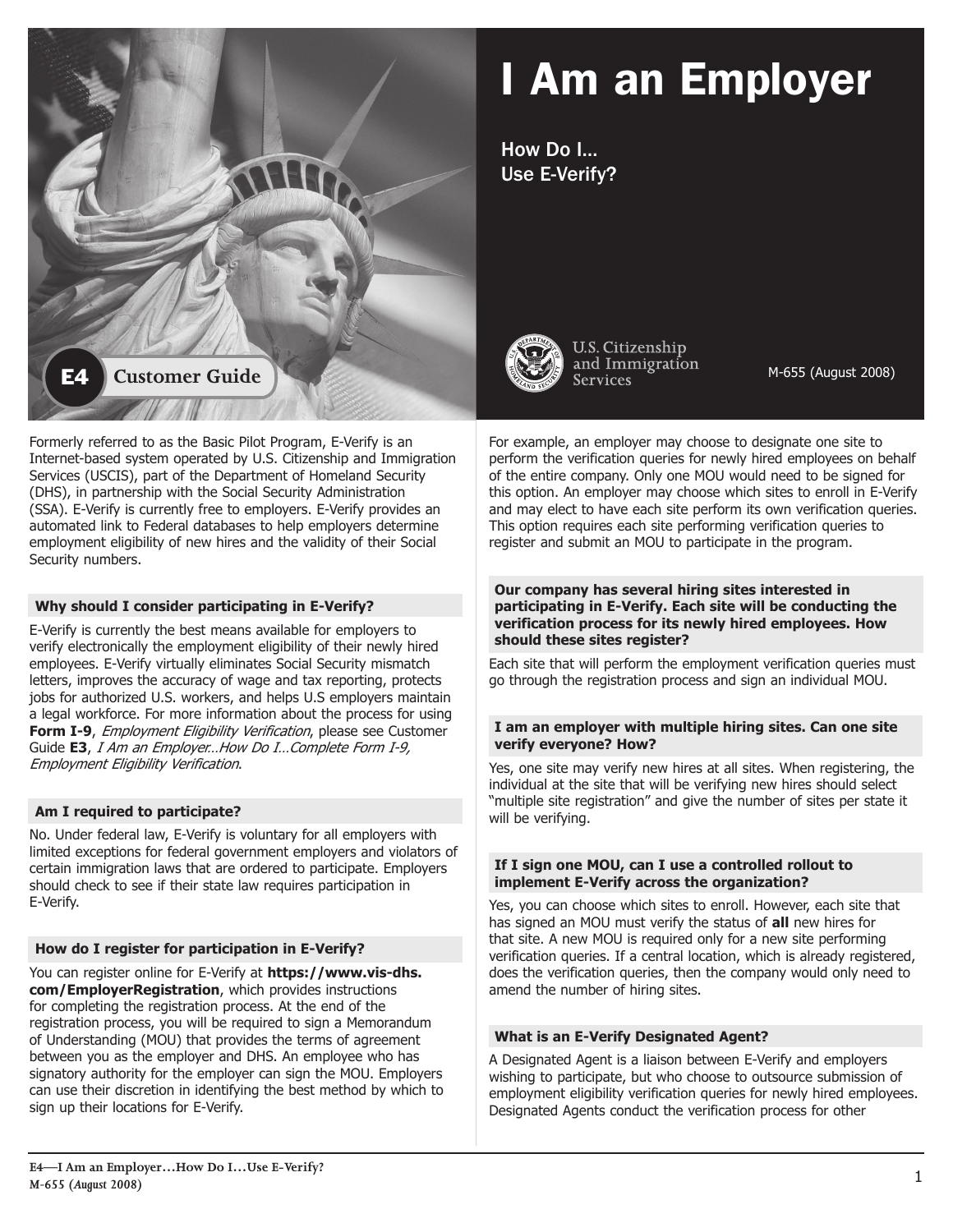employers or clients. A Designated Agent must register online and sign an MOU with SSA and DHS. Once the MOU is approved, the E-Verify Designated Agent can then begin registering employers and clients who have designated it to perform the company's verification services. Each employer/client will also be required to sign an MOU and will have a unique E-Verify client number.

# **What is an E-Verify Corporate Administrator?**

A Corporate Administrator is someone who has management oversight authority of the employer's hiring sites that participate in the program, but generally does not perform employment eligibility verification queries. The Corporate Administrator role enables oversight of all company sites participating in E-Verify. To become a Corporate Administrator, an individual only needs to register and does not need to sign an MOU. Once registered, this individual will be able to register company sites, add and delete users at company sites, and view reports generated by company sites. The Corporate Administrator, however, does not submit queries for verification.

# **After an employer registers, how does E-Verify work?**

Using an automated system, the program involves verification checks of SSA and DHS databases. The E-Verify MOU, User Manual, and Tutorial contain instructions and other related materials on E-Verify procedures and requirements. Once the user has completed the tutorial and passed the Mastery Test, he or she may begin using the system to verify the employment eligibility of all newly hired employees.

# **What information is required to conduct an E-Verify initial verification?**

After hiring a new employee and completing the Form I-9 required for all new hires (regardless of E-Verify participation), the employer or agent must submit a query that includes information from sections 1 and 2 of the Form I-9, including:

- Employee's name and date of birth,
- Social Security Number (SSN),
- Citizenship status he or she attests to,
- A number or I-94 number, if applicable,
- Type of document provided on the Form I-9 to establish work authorization status, and
- Proof of identity, and its expiration date, if applicable.

Response to the initial query is sent within seconds of submitting the query. Documents presented for Form I-9 identification only purposes (documents from "List B") to E-Verify employers must have a photograph.

# **When may an employer initiate a query under E-Verify?**

The earliest the employer may initiate a query is after an individual accepts an offer of employment and after the employee and employer complete the Form I-9. The employer must initiate the query no later than the end of 3 business days after the new hire's actual start date.

Though an employer may initiate the query before a new hire's actual start date, it may not pre-screen applicants and may not delay training or an actual start date based upon a tentative non-confirmation or a delay in the receipt of a confirmation of employment authorization. An employee should not face any adverse employment consequences based upon an employer's use of E-Verify unless a query results in a final non-confirmation. In addition, an employer cannot use an employment authorization response to speed up an employee's start date. This would be unfair treatment to use E-Verify results to accelerate employment for this employee compared to another who may have received a tentative nonconfirmation.

For example, Company X always assigns a start-date to new employees that is 2 weeks after the employee has completed an approved drug test. After the employee has accepted a job with Company X and after the employee and Company X complete the Form I-9, the company can initiate the E-Verify query. However, the company cannot speed up or delay the employee's start-date based upon the results of the query (unless the program issues a final non-confirmation, in which case the employee should not be further employed).

Employers must verify employees in a non-discriminatory manner and may not schedule the timing of queries based upon the new hire's national origin, citizenship status, race, or other characteristic that is prohibited by U.S. law.

#### **Which employees should be verified through the system?**

As a participant in E-Verify, employers are required to verify all newly hired employees, both U.S. citizens and non-citizens. Employers may not verify selectively and must verify all new hires while participating in the program. The program may not be used to prescreen applicants for employment, re-check employees hired before the company signed the MOU, or re-verify employees who have temporary work authorization.

#### **Can I verify the immigration status of a new hire that is not a U.S. citizen?**

No. E-Verify only verifies a new hire's employment eligibility, not his or her immigration status.

#### **If I am an employer who would like to run an employee's Form I-9 information through E-Verify, but that employee does not yet have a Social Security Number, what should I do?**

If you are an employer with such an employee, you should complete the Form I-9 process with him or her and wait to run an E-Verify query on that individual until you have received his or her SSN. You should note on the Form I-9 why you have not yet run an E-Verify query. Your employee should get his or her number to you quickly, and then you may run a query on that individual. In the meantime, you will have completed the Form I-9 Employment Eligibility Verification process with your employee and verified his or her work authorization so that your employee will be allowed to work temporarily without a SSN.